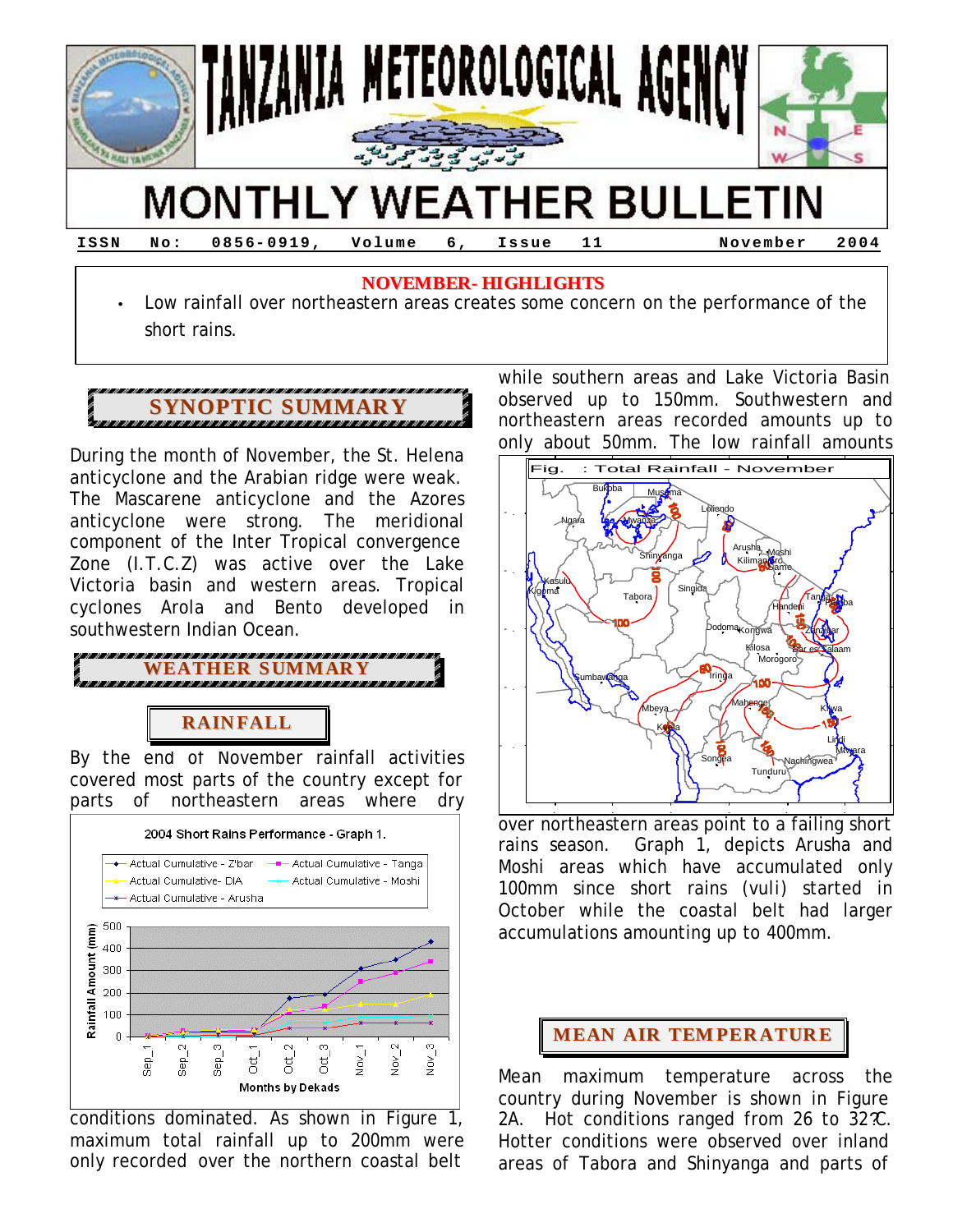**Volume 6, Issue 11 November 2004 November 2004** 



Elevation lowered hot conditions observed over southwestern and northeastern highlands.



On the other hand, mean minimum temperature profile for November appears as Figure 2B. Mean minimum temperature range was between  $16\hat{x}$  to  $25\hat{x}$ . Relatively higher minimum temperature values (22 to  $23x$ ) as observed during October, during November continued to be recorded over the coastal belt and the Isles of Zanzibar and Pemba with an increase of 2 C.

# **SUNSHIN E HOURS**

Figure 3 indicates the spread of mean bright sunshine hours observed across the country during November. Durations of mean bright



Letter in the ranged from around half day to just over 10 hours per day.

Longer durations of more than 9hours per day dominated parts of central and northeastern areas while 10 hours per day continued to be recorded mostly in Dodoma region. Shorter durations of around half daylight hours were recorded over northwestern areas where cloud activity persisted due to an influx of moisture from the Congo air mass.

**MEAN D AILY WINDSPEED**

Mean wind run across the country during the month of November ranged from 6 km/hr to 12km/hr as shown by Figure 4. Maximum surface windrun during November continued to be observed over central areas and parts of northeastern at a speed of around 10 to 12km/hr a pattern also depicted during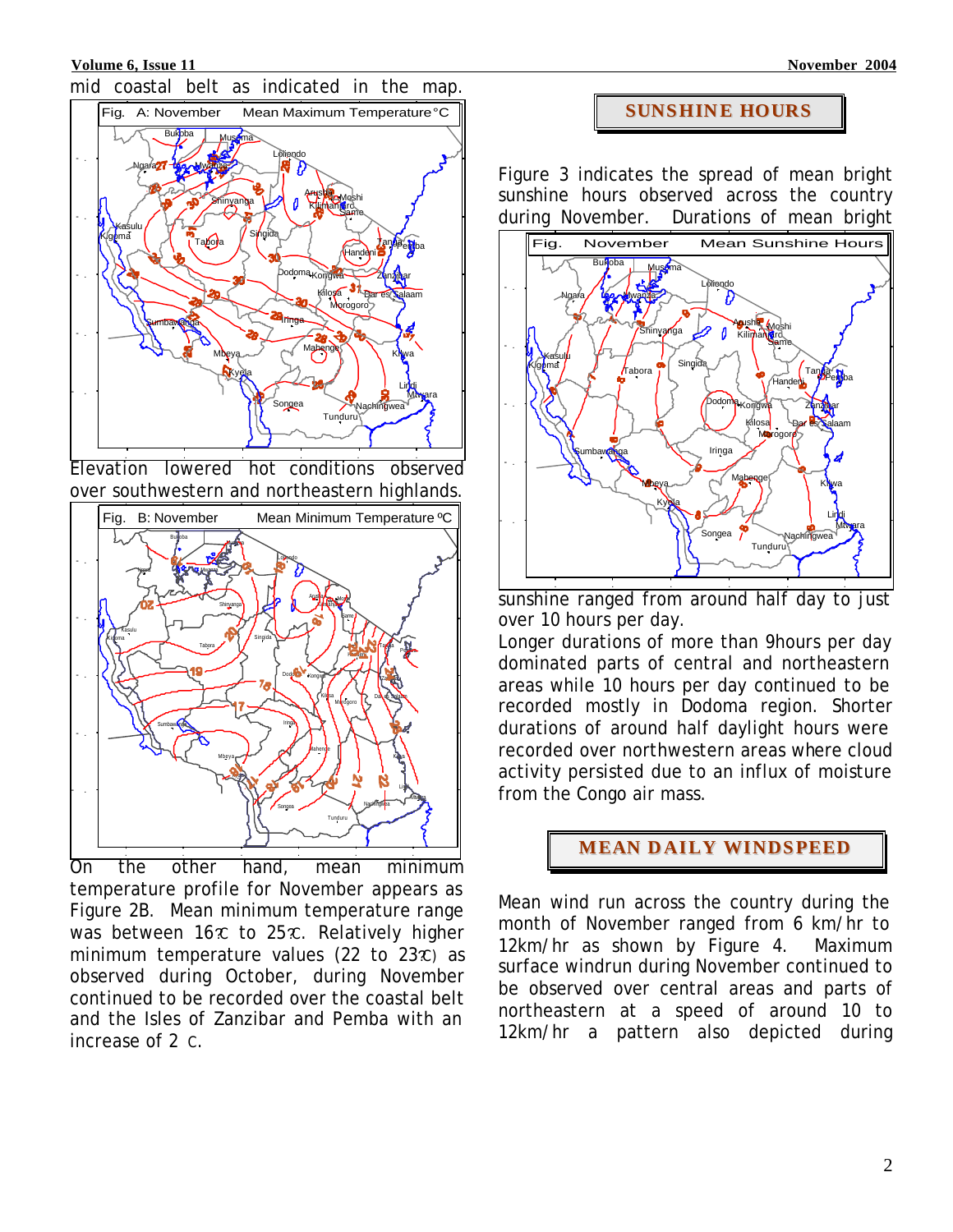### **Volume 6, Issue 11 November 2004 November 2004**

#### October.



# **SATELLITE IN FORM ATION**

Satellite information is shown as duration of deep cloud activities (Fig. 5) and Normalized Difference Vegetation Index (Fig. 6). Deep



cold cloud increased during November compared to the situation in October across the country. Influx of cold cloud activities fed into the country from Congo air mass to the west and just a few occasions of easterly

waves on the eastern sector from the Indian Ocean. Looking at Figure 5, the METEOSAT picture depicts mean duration between 1 to 10<sup>th</sup> November. On average durations ranged from just over 5 hours to only a maximum of 100 hours. Clear skies without deep cloud activities dominated central areas, parts of southern areas and northeastern areas.



Figure 6 depicts the spot satellite Normalized Difference Vegetation Index (NDVI) showing the spread of greening index during the first 10-day of November. An index of 50 - 70% was reached by the coastal belt, parts of the southwestern highlands, western areas and the Lake Victoria Basin. Parts of central and northeasterna areas recorded a low index at less than 30%. Of concern are the patch areas appearing over Manyara, Arusha and Kilimanjaro areas where a very low index of less than 10% was recorded.



Soil moisture supply ranged from adequate to excessive levels over the Lake Victoria Basin followed by northern coastal belt but over northeastern areas localized parts experienced some deficit in soil moisture supply from dry spells encountered during the